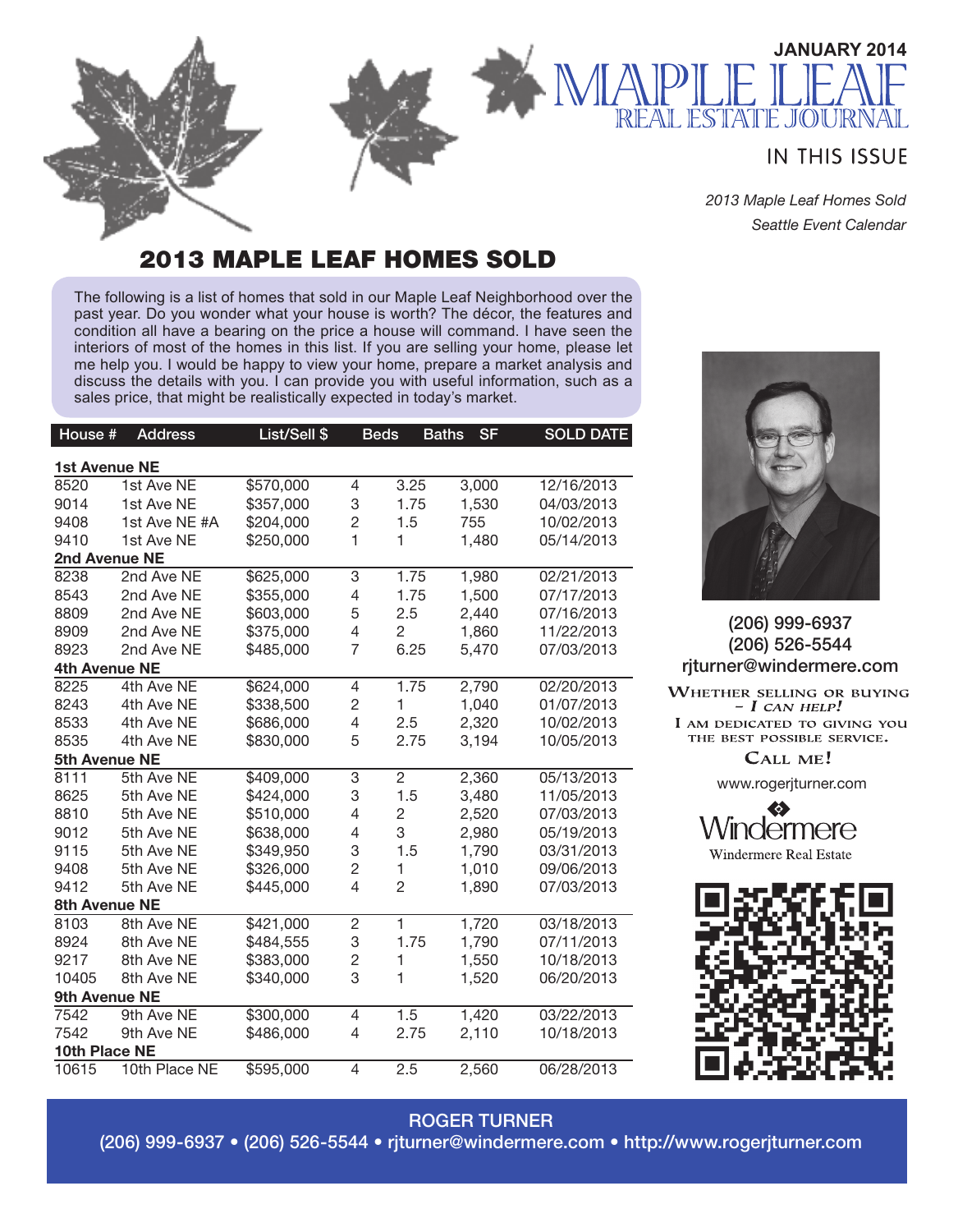## SEATTLE CALENDAR

# SEATTLE BOAT SHOW, INDOORS + AFLOAT

#### Jan. 24 - Feb. 2, 2014 Century Link Field and South Lake Union

The Seattle Boat Show, Indoors + Afloat, January 24 - February 2, 2014, is the West Coast's Largest Boat Show featuring more than 1,000 recreational watercraft, seminars and the latest accessories indoors at CenturyLink Field, plus afloat on South Lake Union.

# THE SEATTLE WINE AND FOOD EXPERIENCE

### Sun, Feb. 23, 2014 Seattle Center Exhibition Hall 1 – 5 pm

The Seattle Wine and Food Experience is the premier showcase for wine and food in the Northwest.

Experience a world tour of wine, beer, spirits and all things culinary.

The event benefits Les Dames d'Escoffier Seattle, a 501c3 non-profit organization of women leaders in food, beverage and hospitality whose mission is education, advocacy, and philanthropy. Les Dames d'Escoffier Seattle focuses on raising funds for scholarships for women in the culinary, beverage, and hospitality industries, and also supports communityoutreach programs and sustainable-agriculture projects based in Washington state.

| 11th Avenue NE<br>\$565,000<br>2,420<br>07/08/2013<br>11th Ave NE<br>3<br>2<br>4<br>2<br>11th Ave NE<br>\$593,800<br>1,950<br>10/30/2013<br>3<br>3<br>\$575,000<br>2,660<br>11/16/2013<br>11th Ave NE<br>4<br>2.25<br>11th Ave NE<br>\$456,000<br>2,160<br>08/05/2013<br>3<br>11th Ave NE<br>\$513,000<br>1.75<br>1,780<br>03/01/2013<br>10410<br>\$446,500<br>4<br>2.5<br>2,420<br>10/10/2013<br>11th Ave NE<br>10502<br>11th Ave NE<br>2,160<br>\$464,000<br>4<br>2<br>07/22/2013<br>10522<br>1.75<br>11th Ave NE<br>\$405,000<br>4<br>2,240<br>06/30/2013<br>12th Avenue NE<br>\$372,000<br>7809<br>12th Ave NE #A<br>$\overline{3}$<br>2.75<br>1,480<br>09/26/2013<br>3<br>7825<br>\$430,000<br>1.75<br>2,040<br>05/15/2013<br>12th Ave NE<br>5<br>9002<br>\$505,000<br>1.75<br>2,160<br>04/02/2013<br>12th Ave NE<br>12th Ave NE<br>4<br>3.5<br>3,010<br>10/02/2013<br>8909<br>\$710,000<br>$\overline{c}$<br>12th Ave NE<br>720<br>08/27/2013<br>\$342,000<br>3<br>12th Ave NE<br>\$330,000<br>900<br>08/26/2013<br>$\overline{c}$<br>10829<br>12th Ave NE<br>\$410,000<br>1.75<br>1,660<br>09/19/2013<br>10843<br>3<br>12th Ave NE<br>\$369,950<br>1.75<br>1,760<br>12/24/2013<br>15th Avenue NE<br>8200<br>\$540,000<br>11/25/2013<br>15th Ave NE<br>3<br>2.5<br>2,680<br>3<br>8227<br>15th Ave NE<br>\$418,000<br>2<br>2,460<br>08/27/2013<br>4<br>9610<br>\$435,000<br>2<br>2,170<br>08/23/2013<br>15th Ave NE<br>1.5<br>3<br>10322<br>15th Ave NE<br>\$290,000<br>2,000<br>03/01/2013<br>10322<br>15th Ave NE<br>\$440,000<br>4<br>2<br>2,000<br>09/10/2013<br>10411<br>2<br>\$375,500<br>4<br>1,980<br>15th Ave NE<br>11/24/2013<br>16th Avenue NE<br>16th Ave NE<br>\$525,000<br>2,200<br>04/02/2013<br>5<br>1.5<br>17th Avenue NE<br>17th Ave NE #B<br>\$414,000<br>$\overline{3}$<br>2.75<br>1,560<br>09/30/2013<br>$\overline{c}$<br>1,620<br>8236<br>\$345,000<br>05/28/2013<br>17th Ave NE<br>$\overline{c}$<br>1,800<br>8240<br>\$365,000<br>06/14/2013<br>17th Ave NE<br>3<br>8512<br>17th Ave NE<br>1.75<br>2,180<br>\$415,000<br>07/28/2013<br>$\overline{c}$<br>8625<br>1,000<br>17th Ave NE<br>\$385,500<br>05/02/2013<br>3<br>1.75<br>8828<br>\$434,000<br>1,600<br>17th Ave NE<br>08/01/2013<br>$\overline{c}$<br>\$413,000<br>1,320<br>08/07/2013<br>17th Ave NE<br>$\overline{\mathbf{c}}$<br>\$235,000<br>17th Ave NE<br>770<br>02/27/2013<br>5<br>2.5<br>2,380<br>17th Ave NE<br>\$355,000<br>08/26/2013<br>$\overline{c}$<br>1.75<br>1,000<br>9610<br>17th Ave NE<br>\$297,000<br>05/15/2013<br>10615<br>3<br>1/th Ave NE<br>\$367,000<br>1,560<br>12/16/2013<br>\$536,000<br>2,070<br>10726<br>17th Ave NE<br>4<br>2<br>02/25/2013<br>19th Avenue NE<br>\$635,000<br>08/08/2013<br>9803<br>19th Ave NE<br>5<br>2.5<br>3,640<br>10th Avenue NE<br>20th Ave NE<br>\$471,000<br>08/07/2013<br>3.5<br>3,240<br>4<br>5<br>20th Ave NE<br>\$660,000<br>3<br>3,100<br>12/16/2013<br>NE 78th St<br>611<br>NE 78th St<br>\$710,000<br>10/22/2013<br>3.25<br>3,220<br>4<br>NE 79th St<br>$\overline{512}$<br>NE 79th St<br>\$439,500<br>12/18/2013<br>2<br>2,040<br>2<br>519<br>NE 79th St<br>\$350,000<br>1,890<br>10/31/2013<br>NE 81st St<br>NE 81st St<br>\$575,000<br>10/29/2013<br>3<br>2<br>2,230<br>NE 82nd St<br>\$311,800<br>01/31/2013<br>NE 82nd St<br>$\overline{2}$<br>1,440<br>3<br>\$650,000<br>2.25<br>2,700<br>NE 82nd St<br>09/20/2013<br>NE 83rd St<br>525<br>NE 83rd St<br>\$555,000<br>2,080<br>08/22/2013<br>3<br>4<br>3.25<br>3,010<br>816<br>NE 83rd St<br>\$780,000<br>4<br>02/15/2013<br>NE 84th St<br>515<br>NE 84th St<br>\$600,000<br>2.5<br>2,485<br>02/13/2013<br>4<br>\$565,000<br>$\overline{2}$<br>2,550<br>532<br>NE 84th St<br>4<br>04/14/2013<br>NE 85th St<br>NE 85th St<br>\$475,500<br>1,430<br>06/20/2013<br>2<br>1.5<br>$\overline{2}$<br>NE 85th St<br>\$481,500<br>2,020<br>10/29/2013<br>NE 86th St<br>812<br>NE 86th St<br>\$410,000<br>09/09/2013<br>$\overline{3}$<br>1.5<br>1,390 |                  | House # Address | List/Sell \$ | <b>Beds</b> | <b>Baths</b> | <b>SF</b> | <b>SOLD DATE</b> |
|-----------------------------------------------------------------------------------------------------------------------------------------------------------------------------------------------------------------------------------------------------------------------------------------------------------------------------------------------------------------------------------------------------------------------------------------------------------------------------------------------------------------------------------------------------------------------------------------------------------------------------------------------------------------------------------------------------------------------------------------------------------------------------------------------------------------------------------------------------------------------------------------------------------------------------------------------------------------------------------------------------------------------------------------------------------------------------------------------------------------------------------------------------------------------------------------------------------------------------------------------------------------------------------------------------------------------------------------------------------------------------------------------------------------------------------------------------------------------------------------------------------------------------------------------------------------------------------------------------------------------------------------------------------------------------------------------------------------------------------------------------------------------------------------------------------------------------------------------------------------------------------------------------------------------------------------------------------------------------------------------------------------------------------------------------------------------------------------------------------------------------------------------------------------------------------------------------------------------------------------------------------------------------------------------------------------------------------------------------------------------------------------------------------------------------------------------------------------------------------------------------------------------------------------------------------------------------------------------------------------------------------------------------------------------------------------------------------------------------------------------------------------------------------------------------------------------------------------------------------------------------------------------------------------------------------------------------------------------------------------------------------------------------------------------------------------------------------------------------------------------------------------------------------------------------------------------------------------------------------------------------------------------------------------------------------------------------------------------------------------------------------------------------------------------------------------------------------------------------------------------------------------------------------------------------------------------------------------------------------------------------------------------------------------------------------------------------------------------------------------------------------------------------------------------------------------------------------------------------------------------------------------------------------------------------------------------------------|------------------|-----------------|--------------|-------------|--------------|-----------|------------------|
|                                                                                                                                                                                                                                                                                                                                                                                                                                                                                                                                                                                                                                                                                                                                                                                                                                                                                                                                                                                                                                                                                                                                                                                                                                                                                                                                                                                                                                                                                                                                                                                                                                                                                                                                                                                                                                                                                                                                                                                                                                                                                                                                                                                                                                                                                                                                                                                                                                                                                                                                                                                                                                                                                                                                                                                                                                                                                                                                                                                                                                                                                                                                                                                                                                                                                                                                                                                                                                                                                                                                                                                                                                                                                                                                                                                                                                                                                                                                                           |                  |                 |              |             |              |           |                  |
|                                                                                                                                                                                                                                                                                                                                                                                                                                                                                                                                                                                                                                                                                                                                                                                                                                                                                                                                                                                                                                                                                                                                                                                                                                                                                                                                                                                                                                                                                                                                                                                                                                                                                                                                                                                                                                                                                                                                                                                                                                                                                                                                                                                                                                                                                                                                                                                                                                                                                                                                                                                                                                                                                                                                                                                                                                                                                                                                                                                                                                                                                                                                                                                                                                                                                                                                                                                                                                                                                                                                                                                                                                                                                                                                                                                                                                                                                                                                                           | 7559             |                 |              |             |              |           |                  |
|                                                                                                                                                                                                                                                                                                                                                                                                                                                                                                                                                                                                                                                                                                                                                                                                                                                                                                                                                                                                                                                                                                                                                                                                                                                                                                                                                                                                                                                                                                                                                                                                                                                                                                                                                                                                                                                                                                                                                                                                                                                                                                                                                                                                                                                                                                                                                                                                                                                                                                                                                                                                                                                                                                                                                                                                                                                                                                                                                                                                                                                                                                                                                                                                                                                                                                                                                                                                                                                                                                                                                                                                                                                                                                                                                                                                                                                                                                                                                           | 7818             |                 |              |             |              |           |                  |
|                                                                                                                                                                                                                                                                                                                                                                                                                                                                                                                                                                                                                                                                                                                                                                                                                                                                                                                                                                                                                                                                                                                                                                                                                                                                                                                                                                                                                                                                                                                                                                                                                                                                                                                                                                                                                                                                                                                                                                                                                                                                                                                                                                                                                                                                                                                                                                                                                                                                                                                                                                                                                                                                                                                                                                                                                                                                                                                                                                                                                                                                                                                                                                                                                                                                                                                                                                                                                                                                                                                                                                                                                                                                                                                                                                                                                                                                                                                                                           | 7840             |                 |              |             |              |           |                  |
|                                                                                                                                                                                                                                                                                                                                                                                                                                                                                                                                                                                                                                                                                                                                                                                                                                                                                                                                                                                                                                                                                                                                                                                                                                                                                                                                                                                                                                                                                                                                                                                                                                                                                                                                                                                                                                                                                                                                                                                                                                                                                                                                                                                                                                                                                                                                                                                                                                                                                                                                                                                                                                                                                                                                                                                                                                                                                                                                                                                                                                                                                                                                                                                                                                                                                                                                                                                                                                                                                                                                                                                                                                                                                                                                                                                                                                                                                                                                                           | 8006             |                 |              |             |              |           |                  |
|                                                                                                                                                                                                                                                                                                                                                                                                                                                                                                                                                                                                                                                                                                                                                                                                                                                                                                                                                                                                                                                                                                                                                                                                                                                                                                                                                                                                                                                                                                                                                                                                                                                                                                                                                                                                                                                                                                                                                                                                                                                                                                                                                                                                                                                                                                                                                                                                                                                                                                                                                                                                                                                                                                                                                                                                                                                                                                                                                                                                                                                                                                                                                                                                                                                                                                                                                                                                                                                                                                                                                                                                                                                                                                                                                                                                                                                                                                                                                           | 8050             |                 |              |             |              |           |                  |
|                                                                                                                                                                                                                                                                                                                                                                                                                                                                                                                                                                                                                                                                                                                                                                                                                                                                                                                                                                                                                                                                                                                                                                                                                                                                                                                                                                                                                                                                                                                                                                                                                                                                                                                                                                                                                                                                                                                                                                                                                                                                                                                                                                                                                                                                                                                                                                                                                                                                                                                                                                                                                                                                                                                                                                                                                                                                                                                                                                                                                                                                                                                                                                                                                                                                                                                                                                                                                                                                                                                                                                                                                                                                                                                                                                                                                                                                                                                                                           |                  |                 |              |             |              |           |                  |
|                                                                                                                                                                                                                                                                                                                                                                                                                                                                                                                                                                                                                                                                                                                                                                                                                                                                                                                                                                                                                                                                                                                                                                                                                                                                                                                                                                                                                                                                                                                                                                                                                                                                                                                                                                                                                                                                                                                                                                                                                                                                                                                                                                                                                                                                                                                                                                                                                                                                                                                                                                                                                                                                                                                                                                                                                                                                                                                                                                                                                                                                                                                                                                                                                                                                                                                                                                                                                                                                                                                                                                                                                                                                                                                                                                                                                                                                                                                                                           |                  |                 |              |             |              |           |                  |
|                                                                                                                                                                                                                                                                                                                                                                                                                                                                                                                                                                                                                                                                                                                                                                                                                                                                                                                                                                                                                                                                                                                                                                                                                                                                                                                                                                                                                                                                                                                                                                                                                                                                                                                                                                                                                                                                                                                                                                                                                                                                                                                                                                                                                                                                                                                                                                                                                                                                                                                                                                                                                                                                                                                                                                                                                                                                                                                                                                                                                                                                                                                                                                                                                                                                                                                                                                                                                                                                                                                                                                                                                                                                                                                                                                                                                                                                                                                                                           |                  |                 |              |             |              |           |                  |
|                                                                                                                                                                                                                                                                                                                                                                                                                                                                                                                                                                                                                                                                                                                                                                                                                                                                                                                                                                                                                                                                                                                                                                                                                                                                                                                                                                                                                                                                                                                                                                                                                                                                                                                                                                                                                                                                                                                                                                                                                                                                                                                                                                                                                                                                                                                                                                                                                                                                                                                                                                                                                                                                                                                                                                                                                                                                                                                                                                                                                                                                                                                                                                                                                                                                                                                                                                                                                                                                                                                                                                                                                                                                                                                                                                                                                                                                                                                                                           |                  |                 |              |             |              |           |                  |
|                                                                                                                                                                                                                                                                                                                                                                                                                                                                                                                                                                                                                                                                                                                                                                                                                                                                                                                                                                                                                                                                                                                                                                                                                                                                                                                                                                                                                                                                                                                                                                                                                                                                                                                                                                                                                                                                                                                                                                                                                                                                                                                                                                                                                                                                                                                                                                                                                                                                                                                                                                                                                                                                                                                                                                                                                                                                                                                                                                                                                                                                                                                                                                                                                                                                                                                                                                                                                                                                                                                                                                                                                                                                                                                                                                                                                                                                                                                                                           |                  |                 |              |             |              |           |                  |
|                                                                                                                                                                                                                                                                                                                                                                                                                                                                                                                                                                                                                                                                                                                                                                                                                                                                                                                                                                                                                                                                                                                                                                                                                                                                                                                                                                                                                                                                                                                                                                                                                                                                                                                                                                                                                                                                                                                                                                                                                                                                                                                                                                                                                                                                                                                                                                                                                                                                                                                                                                                                                                                                                                                                                                                                                                                                                                                                                                                                                                                                                                                                                                                                                                                                                                                                                                                                                                                                                                                                                                                                                                                                                                                                                                                                                                                                                                                                                           |                  |                 |              |             |              |           |                  |
|                                                                                                                                                                                                                                                                                                                                                                                                                                                                                                                                                                                                                                                                                                                                                                                                                                                                                                                                                                                                                                                                                                                                                                                                                                                                                                                                                                                                                                                                                                                                                                                                                                                                                                                                                                                                                                                                                                                                                                                                                                                                                                                                                                                                                                                                                                                                                                                                                                                                                                                                                                                                                                                                                                                                                                                                                                                                                                                                                                                                                                                                                                                                                                                                                                                                                                                                                                                                                                                                                                                                                                                                                                                                                                                                                                                                                                                                                                                                                           |                  |                 |              |             |              |           |                  |
|                                                                                                                                                                                                                                                                                                                                                                                                                                                                                                                                                                                                                                                                                                                                                                                                                                                                                                                                                                                                                                                                                                                                                                                                                                                                                                                                                                                                                                                                                                                                                                                                                                                                                                                                                                                                                                                                                                                                                                                                                                                                                                                                                                                                                                                                                                                                                                                                                                                                                                                                                                                                                                                                                                                                                                                                                                                                                                                                                                                                                                                                                                                                                                                                                                                                                                                                                                                                                                                                                                                                                                                                                                                                                                                                                                                                                                                                                                                                                           |                  |                 |              |             |              |           |                  |
|                                                                                                                                                                                                                                                                                                                                                                                                                                                                                                                                                                                                                                                                                                                                                                                                                                                                                                                                                                                                                                                                                                                                                                                                                                                                                                                                                                                                                                                                                                                                                                                                                                                                                                                                                                                                                                                                                                                                                                                                                                                                                                                                                                                                                                                                                                                                                                                                                                                                                                                                                                                                                                                                                                                                                                                                                                                                                                                                                                                                                                                                                                                                                                                                                                                                                                                                                                                                                                                                                                                                                                                                                                                                                                                                                                                                                                                                                                                                                           |                  |                 |              |             |              |           |                  |
|                                                                                                                                                                                                                                                                                                                                                                                                                                                                                                                                                                                                                                                                                                                                                                                                                                                                                                                                                                                                                                                                                                                                                                                                                                                                                                                                                                                                                                                                                                                                                                                                                                                                                                                                                                                                                                                                                                                                                                                                                                                                                                                                                                                                                                                                                                                                                                                                                                                                                                                                                                                                                                                                                                                                                                                                                                                                                                                                                                                                                                                                                                                                                                                                                                                                                                                                                                                                                                                                                                                                                                                                                                                                                                                                                                                                                                                                                                                                                           | 10211            |                 |              |             |              |           |                  |
|                                                                                                                                                                                                                                                                                                                                                                                                                                                                                                                                                                                                                                                                                                                                                                                                                                                                                                                                                                                                                                                                                                                                                                                                                                                                                                                                                                                                                                                                                                                                                                                                                                                                                                                                                                                                                                                                                                                                                                                                                                                                                                                                                                                                                                                                                                                                                                                                                                                                                                                                                                                                                                                                                                                                                                                                                                                                                                                                                                                                                                                                                                                                                                                                                                                                                                                                                                                                                                                                                                                                                                                                                                                                                                                                                                                                                                                                                                                                                           | 10401            |                 |              |             |              |           |                  |
|                                                                                                                                                                                                                                                                                                                                                                                                                                                                                                                                                                                                                                                                                                                                                                                                                                                                                                                                                                                                                                                                                                                                                                                                                                                                                                                                                                                                                                                                                                                                                                                                                                                                                                                                                                                                                                                                                                                                                                                                                                                                                                                                                                                                                                                                                                                                                                                                                                                                                                                                                                                                                                                                                                                                                                                                                                                                                                                                                                                                                                                                                                                                                                                                                                                                                                                                                                                                                                                                                                                                                                                                                                                                                                                                                                                                                                                                                                                                                           |                  |                 |              |             |              |           |                  |
|                                                                                                                                                                                                                                                                                                                                                                                                                                                                                                                                                                                                                                                                                                                                                                                                                                                                                                                                                                                                                                                                                                                                                                                                                                                                                                                                                                                                                                                                                                                                                                                                                                                                                                                                                                                                                                                                                                                                                                                                                                                                                                                                                                                                                                                                                                                                                                                                                                                                                                                                                                                                                                                                                                                                                                                                                                                                                                                                                                                                                                                                                                                                                                                                                                                                                                                                                                                                                                                                                                                                                                                                                                                                                                                                                                                                                                                                                                                                                           |                  |                 |              |             |              |           |                  |
|                                                                                                                                                                                                                                                                                                                                                                                                                                                                                                                                                                                                                                                                                                                                                                                                                                                                                                                                                                                                                                                                                                                                                                                                                                                                                                                                                                                                                                                                                                                                                                                                                                                                                                                                                                                                                                                                                                                                                                                                                                                                                                                                                                                                                                                                                                                                                                                                                                                                                                                                                                                                                                                                                                                                                                                                                                                                                                                                                                                                                                                                                                                                                                                                                                                                                                                                                                                                                                                                                                                                                                                                                                                                                                                                                                                                                                                                                                                                                           |                  |                 |              |             |              |           |                  |
|                                                                                                                                                                                                                                                                                                                                                                                                                                                                                                                                                                                                                                                                                                                                                                                                                                                                                                                                                                                                                                                                                                                                                                                                                                                                                                                                                                                                                                                                                                                                                                                                                                                                                                                                                                                                                                                                                                                                                                                                                                                                                                                                                                                                                                                                                                                                                                                                                                                                                                                                                                                                                                                                                                                                                                                                                                                                                                                                                                                                                                                                                                                                                                                                                                                                                                                                                                                                                                                                                                                                                                                                                                                                                                                                                                                                                                                                                                                                                           |                  |                 |              |             |              |           |                  |
|                                                                                                                                                                                                                                                                                                                                                                                                                                                                                                                                                                                                                                                                                                                                                                                                                                                                                                                                                                                                                                                                                                                                                                                                                                                                                                                                                                                                                                                                                                                                                                                                                                                                                                                                                                                                                                                                                                                                                                                                                                                                                                                                                                                                                                                                                                                                                                                                                                                                                                                                                                                                                                                                                                                                                                                                                                                                                                                                                                                                                                                                                                                                                                                                                                                                                                                                                                                                                                                                                                                                                                                                                                                                                                                                                                                                                                                                                                                                                           |                  |                 |              |             |              |           |                  |
|                                                                                                                                                                                                                                                                                                                                                                                                                                                                                                                                                                                                                                                                                                                                                                                                                                                                                                                                                                                                                                                                                                                                                                                                                                                                                                                                                                                                                                                                                                                                                                                                                                                                                                                                                                                                                                                                                                                                                                                                                                                                                                                                                                                                                                                                                                                                                                                                                                                                                                                                                                                                                                                                                                                                                                                                                                                                                                                                                                                                                                                                                                                                                                                                                                                                                                                                                                                                                                                                                                                                                                                                                                                                                                                                                                                                                                                                                                                                                           |                  |                 |              |             |              |           |                  |
|                                                                                                                                                                                                                                                                                                                                                                                                                                                                                                                                                                                                                                                                                                                                                                                                                                                                                                                                                                                                                                                                                                                                                                                                                                                                                                                                                                                                                                                                                                                                                                                                                                                                                                                                                                                                                                                                                                                                                                                                                                                                                                                                                                                                                                                                                                                                                                                                                                                                                                                                                                                                                                                                                                                                                                                                                                                                                                                                                                                                                                                                                                                                                                                                                                                                                                                                                                                                                                                                                                                                                                                                                                                                                                                                                                                                                                                                                                                                                           |                  |                 |              |             |              |           |                  |
|                                                                                                                                                                                                                                                                                                                                                                                                                                                                                                                                                                                                                                                                                                                                                                                                                                                                                                                                                                                                                                                                                                                                                                                                                                                                                                                                                                                                                                                                                                                                                                                                                                                                                                                                                                                                                                                                                                                                                                                                                                                                                                                                                                                                                                                                                                                                                                                                                                                                                                                                                                                                                                                                                                                                                                                                                                                                                                                                                                                                                                                                                                                                                                                                                                                                                                                                                                                                                                                                                                                                                                                                                                                                                                                                                                                                                                                                                                                                                           |                  |                 |              |             |              |           |                  |
|                                                                                                                                                                                                                                                                                                                                                                                                                                                                                                                                                                                                                                                                                                                                                                                                                                                                                                                                                                                                                                                                                                                                                                                                                                                                                                                                                                                                                                                                                                                                                                                                                                                                                                                                                                                                                                                                                                                                                                                                                                                                                                                                                                                                                                                                                                                                                                                                                                                                                                                                                                                                                                                                                                                                                                                                                                                                                                                                                                                                                                                                                                                                                                                                                                                                                                                                                                                                                                                                                                                                                                                                                                                                                                                                                                                                                                                                                                                                                           |                  |                 |              |             |              |           |                  |
|                                                                                                                                                                                                                                                                                                                                                                                                                                                                                                                                                                                                                                                                                                                                                                                                                                                                                                                                                                                                                                                                                                                                                                                                                                                                                                                                                                                                                                                                                                                                                                                                                                                                                                                                                                                                                                                                                                                                                                                                                                                                                                                                                                                                                                                                                                                                                                                                                                                                                                                                                                                                                                                                                                                                                                                                                                                                                                                                                                                                                                                                                                                                                                                                                                                                                                                                                                                                                                                                                                                                                                                                                                                                                                                                                                                                                                                                                                                                                           |                  |                 |              |             |              |           |                  |
|                                                                                                                                                                                                                                                                                                                                                                                                                                                                                                                                                                                                                                                                                                                                                                                                                                                                                                                                                                                                                                                                                                                                                                                                                                                                                                                                                                                                                                                                                                                                                                                                                                                                                                                                                                                                                                                                                                                                                                                                                                                                                                                                                                                                                                                                                                                                                                                                                                                                                                                                                                                                                                                                                                                                                                                                                                                                                                                                                                                                                                                                                                                                                                                                                                                                                                                                                                                                                                                                                                                                                                                                                                                                                                                                                                                                                                                                                                                                                           |                  |                 |              |             |              |           |                  |
|                                                                                                                                                                                                                                                                                                                                                                                                                                                                                                                                                                                                                                                                                                                                                                                                                                                                                                                                                                                                                                                                                                                                                                                                                                                                                                                                                                                                                                                                                                                                                                                                                                                                                                                                                                                                                                                                                                                                                                                                                                                                                                                                                                                                                                                                                                                                                                                                                                                                                                                                                                                                                                                                                                                                                                                                                                                                                                                                                                                                                                                                                                                                                                                                                                                                                                                                                                                                                                                                                                                                                                                                                                                                                                                                                                                                                                                                                                                                                           | 8249             |                 |              |             |              |           |                  |
|                                                                                                                                                                                                                                                                                                                                                                                                                                                                                                                                                                                                                                                                                                                                                                                                                                                                                                                                                                                                                                                                                                                                                                                                                                                                                                                                                                                                                                                                                                                                                                                                                                                                                                                                                                                                                                                                                                                                                                                                                                                                                                                                                                                                                                                                                                                                                                                                                                                                                                                                                                                                                                                                                                                                                                                                                                                                                                                                                                                                                                                                                                                                                                                                                                                                                                                                                                                                                                                                                                                                                                                                                                                                                                                                                                                                                                                                                                                                                           |                  |                 |              |             |              |           |                  |
|                                                                                                                                                                                                                                                                                                                                                                                                                                                                                                                                                                                                                                                                                                                                                                                                                                                                                                                                                                                                                                                                                                                                                                                                                                                                                                                                                                                                                                                                                                                                                                                                                                                                                                                                                                                                                                                                                                                                                                                                                                                                                                                                                                                                                                                                                                                                                                                                                                                                                                                                                                                                                                                                                                                                                                                                                                                                                                                                                                                                                                                                                                                                                                                                                                                                                                                                                                                                                                                                                                                                                                                                                                                                                                                                                                                                                                                                                                                                                           | 8234             |                 |              |             |              |           |                  |
|                                                                                                                                                                                                                                                                                                                                                                                                                                                                                                                                                                                                                                                                                                                                                                                                                                                                                                                                                                                                                                                                                                                                                                                                                                                                                                                                                                                                                                                                                                                                                                                                                                                                                                                                                                                                                                                                                                                                                                                                                                                                                                                                                                                                                                                                                                                                                                                                                                                                                                                                                                                                                                                                                                                                                                                                                                                                                                                                                                                                                                                                                                                                                                                                                                                                                                                                                                                                                                                                                                                                                                                                                                                                                                                                                                                                                                                                                                                                                           |                  |                 |              |             |              |           |                  |
|                                                                                                                                                                                                                                                                                                                                                                                                                                                                                                                                                                                                                                                                                                                                                                                                                                                                                                                                                                                                                                                                                                                                                                                                                                                                                                                                                                                                                                                                                                                                                                                                                                                                                                                                                                                                                                                                                                                                                                                                                                                                                                                                                                                                                                                                                                                                                                                                                                                                                                                                                                                                                                                                                                                                                                                                                                                                                                                                                                                                                                                                                                                                                                                                                                                                                                                                                                                                                                                                                                                                                                                                                                                                                                                                                                                                                                                                                                                                                           |                  |                 |              |             |              |           |                  |
|                                                                                                                                                                                                                                                                                                                                                                                                                                                                                                                                                                                                                                                                                                                                                                                                                                                                                                                                                                                                                                                                                                                                                                                                                                                                                                                                                                                                                                                                                                                                                                                                                                                                                                                                                                                                                                                                                                                                                                                                                                                                                                                                                                                                                                                                                                                                                                                                                                                                                                                                                                                                                                                                                                                                                                                                                                                                                                                                                                                                                                                                                                                                                                                                                                                                                                                                                                                                                                                                                                                                                                                                                                                                                                                                                                                                                                                                                                                                                           |                  |                 |              |             |              |           |                  |
|                                                                                                                                                                                                                                                                                                                                                                                                                                                                                                                                                                                                                                                                                                                                                                                                                                                                                                                                                                                                                                                                                                                                                                                                                                                                                                                                                                                                                                                                                                                                                                                                                                                                                                                                                                                                                                                                                                                                                                                                                                                                                                                                                                                                                                                                                                                                                                                                                                                                                                                                                                                                                                                                                                                                                                                                                                                                                                                                                                                                                                                                                                                                                                                                                                                                                                                                                                                                                                                                                                                                                                                                                                                                                                                                                                                                                                                                                                                                                           |                  |                 |              |             |              |           |                  |
|                                                                                                                                                                                                                                                                                                                                                                                                                                                                                                                                                                                                                                                                                                                                                                                                                                                                                                                                                                                                                                                                                                                                                                                                                                                                                                                                                                                                                                                                                                                                                                                                                                                                                                                                                                                                                                                                                                                                                                                                                                                                                                                                                                                                                                                                                                                                                                                                                                                                                                                                                                                                                                                                                                                                                                                                                                                                                                                                                                                                                                                                                                                                                                                                                                                                                                                                                                                                                                                                                                                                                                                                                                                                                                                                                                                                                                                                                                                                                           |                  |                 |              |             |              |           |                  |
|                                                                                                                                                                                                                                                                                                                                                                                                                                                                                                                                                                                                                                                                                                                                                                                                                                                                                                                                                                                                                                                                                                                                                                                                                                                                                                                                                                                                                                                                                                                                                                                                                                                                                                                                                                                                                                                                                                                                                                                                                                                                                                                                                                                                                                                                                                                                                                                                                                                                                                                                                                                                                                                                                                                                                                                                                                                                                                                                                                                                                                                                                                                                                                                                                                                                                                                                                                                                                                                                                                                                                                                                                                                                                                                                                                                                                                                                                                                                                           |                  |                 |              |             |              |           |                  |
|                                                                                                                                                                                                                                                                                                                                                                                                                                                                                                                                                                                                                                                                                                                                                                                                                                                                                                                                                                                                                                                                                                                                                                                                                                                                                                                                                                                                                                                                                                                                                                                                                                                                                                                                                                                                                                                                                                                                                                                                                                                                                                                                                                                                                                                                                                                                                                                                                                                                                                                                                                                                                                                                                                                                                                                                                                                                                                                                                                                                                                                                                                                                                                                                                                                                                                                                                                                                                                                                                                                                                                                                                                                                                                                                                                                                                                                                                                                                                           | 9001             |                 |              |             |              |           |                  |
|                                                                                                                                                                                                                                                                                                                                                                                                                                                                                                                                                                                                                                                                                                                                                                                                                                                                                                                                                                                                                                                                                                                                                                                                                                                                                                                                                                                                                                                                                                                                                                                                                                                                                                                                                                                                                                                                                                                                                                                                                                                                                                                                                                                                                                                                                                                                                                                                                                                                                                                                                                                                                                                                                                                                                                                                                                                                                                                                                                                                                                                                                                                                                                                                                                                                                                                                                                                                                                                                                                                                                                                                                                                                                                                                                                                                                                                                                                                                                           | 9233             |                 |              |             |              |           |                  |
|                                                                                                                                                                                                                                                                                                                                                                                                                                                                                                                                                                                                                                                                                                                                                                                                                                                                                                                                                                                                                                                                                                                                                                                                                                                                                                                                                                                                                                                                                                                                                                                                                                                                                                                                                                                                                                                                                                                                                                                                                                                                                                                                                                                                                                                                                                                                                                                                                                                                                                                                                                                                                                                                                                                                                                                                                                                                                                                                                                                                                                                                                                                                                                                                                                                                                                                                                                                                                                                                                                                                                                                                                                                                                                                                                                                                                                                                                                                                                           | 9406             |                 |              |             |              |           |                  |
|                                                                                                                                                                                                                                                                                                                                                                                                                                                                                                                                                                                                                                                                                                                                                                                                                                                                                                                                                                                                                                                                                                                                                                                                                                                                                                                                                                                                                                                                                                                                                                                                                                                                                                                                                                                                                                                                                                                                                                                                                                                                                                                                                                                                                                                                                                                                                                                                                                                                                                                                                                                                                                                                                                                                                                                                                                                                                                                                                                                                                                                                                                                                                                                                                                                                                                                                                                                                                                                                                                                                                                                                                                                                                                                                                                                                                                                                                                                                                           |                  |                 |              |             |              |           |                  |
|                                                                                                                                                                                                                                                                                                                                                                                                                                                                                                                                                                                                                                                                                                                                                                                                                                                                                                                                                                                                                                                                                                                                                                                                                                                                                                                                                                                                                                                                                                                                                                                                                                                                                                                                                                                                                                                                                                                                                                                                                                                                                                                                                                                                                                                                                                                                                                                                                                                                                                                                                                                                                                                                                                                                                                                                                                                                                                                                                                                                                                                                                                                                                                                                                                                                                                                                                                                                                                                                                                                                                                                                                                                                                                                                                                                                                                                                                                                                                           |                  |                 |              |             |              |           |                  |
|                                                                                                                                                                                                                                                                                                                                                                                                                                                                                                                                                                                                                                                                                                                                                                                                                                                                                                                                                                                                                                                                                                                                                                                                                                                                                                                                                                                                                                                                                                                                                                                                                                                                                                                                                                                                                                                                                                                                                                                                                                                                                                                                                                                                                                                                                                                                                                                                                                                                                                                                                                                                                                                                                                                                                                                                                                                                                                                                                                                                                                                                                                                                                                                                                                                                                                                                                                                                                                                                                                                                                                                                                                                                                                                                                                                                                                                                                                                                                           |                  |                 |              |             |              |           |                  |
|                                                                                                                                                                                                                                                                                                                                                                                                                                                                                                                                                                                                                                                                                                                                                                                                                                                                                                                                                                                                                                                                                                                                                                                                                                                                                                                                                                                                                                                                                                                                                                                                                                                                                                                                                                                                                                                                                                                                                                                                                                                                                                                                                                                                                                                                                                                                                                                                                                                                                                                                                                                                                                                                                                                                                                                                                                                                                                                                                                                                                                                                                                                                                                                                                                                                                                                                                                                                                                                                                                                                                                                                                                                                                                                                                                                                                                                                                                                                                           |                  |                 |              |             |              |           |                  |
|                                                                                                                                                                                                                                                                                                                                                                                                                                                                                                                                                                                                                                                                                                                                                                                                                                                                                                                                                                                                                                                                                                                                                                                                                                                                                                                                                                                                                                                                                                                                                                                                                                                                                                                                                                                                                                                                                                                                                                                                                                                                                                                                                                                                                                                                                                                                                                                                                                                                                                                                                                                                                                                                                                                                                                                                                                                                                                                                                                                                                                                                                                                                                                                                                                                                                                                                                                                                                                                                                                                                                                                                                                                                                                                                                                                                                                                                                                                                                           |                  |                 |              |             |              |           |                  |
|                                                                                                                                                                                                                                                                                                                                                                                                                                                                                                                                                                                                                                                                                                                                                                                                                                                                                                                                                                                                                                                                                                                                                                                                                                                                                                                                                                                                                                                                                                                                                                                                                                                                                                                                                                                                                                                                                                                                                                                                                                                                                                                                                                                                                                                                                                                                                                                                                                                                                                                                                                                                                                                                                                                                                                                                                                                                                                                                                                                                                                                                                                                                                                                                                                                                                                                                                                                                                                                                                                                                                                                                                                                                                                                                                                                                                                                                                                                                                           |                  |                 |              |             |              |           |                  |
|                                                                                                                                                                                                                                                                                                                                                                                                                                                                                                                                                                                                                                                                                                                                                                                                                                                                                                                                                                                                                                                                                                                                                                                                                                                                                                                                                                                                                                                                                                                                                                                                                                                                                                                                                                                                                                                                                                                                                                                                                                                                                                                                                                                                                                                                                                                                                                                                                                                                                                                                                                                                                                                                                                                                                                                                                                                                                                                                                                                                                                                                                                                                                                                                                                                                                                                                                                                                                                                                                                                                                                                                                                                                                                                                                                                                                                                                                                                                                           |                  |                 |              |             |              |           |                  |
|                                                                                                                                                                                                                                                                                                                                                                                                                                                                                                                                                                                                                                                                                                                                                                                                                                                                                                                                                                                                                                                                                                                                                                                                                                                                                                                                                                                                                                                                                                                                                                                                                                                                                                                                                                                                                                                                                                                                                                                                                                                                                                                                                                                                                                                                                                                                                                                                                                                                                                                                                                                                                                                                                                                                                                                                                                                                                                                                                                                                                                                                                                                                                                                                                                                                                                                                                                                                                                                                                                                                                                                                                                                                                                                                                                                                                                                                                                                                                           | 9024             |                 |              |             |              |           |                  |
|                                                                                                                                                                                                                                                                                                                                                                                                                                                                                                                                                                                                                                                                                                                                                                                                                                                                                                                                                                                                                                                                                                                                                                                                                                                                                                                                                                                                                                                                                                                                                                                                                                                                                                                                                                                                                                                                                                                                                                                                                                                                                                                                                                                                                                                                                                                                                                                                                                                                                                                                                                                                                                                                                                                                                                                                                                                                                                                                                                                                                                                                                                                                                                                                                                                                                                                                                                                                                                                                                                                                                                                                                                                                                                                                                                                                                                                                                                                                                           | 9105             |                 |              |             |              |           |                  |
|                                                                                                                                                                                                                                                                                                                                                                                                                                                                                                                                                                                                                                                                                                                                                                                                                                                                                                                                                                                                                                                                                                                                                                                                                                                                                                                                                                                                                                                                                                                                                                                                                                                                                                                                                                                                                                                                                                                                                                                                                                                                                                                                                                                                                                                                                                                                                                                                                                                                                                                                                                                                                                                                                                                                                                                                                                                                                                                                                                                                                                                                                                                                                                                                                                                                                                                                                                                                                                                                                                                                                                                                                                                                                                                                                                                                                                                                                                                                                           |                  |                 |              |             |              |           |                  |
|                                                                                                                                                                                                                                                                                                                                                                                                                                                                                                                                                                                                                                                                                                                                                                                                                                                                                                                                                                                                                                                                                                                                                                                                                                                                                                                                                                                                                                                                                                                                                                                                                                                                                                                                                                                                                                                                                                                                                                                                                                                                                                                                                                                                                                                                                                                                                                                                                                                                                                                                                                                                                                                                                                                                                                                                                                                                                                                                                                                                                                                                                                                                                                                                                                                                                                                                                                                                                                                                                                                                                                                                                                                                                                                                                                                                                                                                                                                                                           |                  |                 |              |             |              |           |                  |
|                                                                                                                                                                                                                                                                                                                                                                                                                                                                                                                                                                                                                                                                                                                                                                                                                                                                                                                                                                                                                                                                                                                                                                                                                                                                                                                                                                                                                                                                                                                                                                                                                                                                                                                                                                                                                                                                                                                                                                                                                                                                                                                                                                                                                                                                                                                                                                                                                                                                                                                                                                                                                                                                                                                                                                                                                                                                                                                                                                                                                                                                                                                                                                                                                                                                                                                                                                                                                                                                                                                                                                                                                                                                                                                                                                                                                                                                                                                                                           |                  |                 |              |             |              |           |                  |
|                                                                                                                                                                                                                                                                                                                                                                                                                                                                                                                                                                                                                                                                                                                                                                                                                                                                                                                                                                                                                                                                                                                                                                                                                                                                                                                                                                                                                                                                                                                                                                                                                                                                                                                                                                                                                                                                                                                                                                                                                                                                                                                                                                                                                                                                                                                                                                                                                                                                                                                                                                                                                                                                                                                                                                                                                                                                                                                                                                                                                                                                                                                                                                                                                                                                                                                                                                                                                                                                                                                                                                                                                                                                                                                                                                                                                                                                                                                                                           |                  |                 |              |             |              |           |                  |
|                                                                                                                                                                                                                                                                                                                                                                                                                                                                                                                                                                                                                                                                                                                                                                                                                                                                                                                                                                                                                                                                                                                                                                                                                                                                                                                                                                                                                                                                                                                                                                                                                                                                                                                                                                                                                                                                                                                                                                                                                                                                                                                                                                                                                                                                                                                                                                                                                                                                                                                                                                                                                                                                                                                                                                                                                                                                                                                                                                                                                                                                                                                                                                                                                                                                                                                                                                                                                                                                                                                                                                                                                                                                                                                                                                                                                                                                                                                                                           |                  |                 |              |             |              |           |                  |
|                                                                                                                                                                                                                                                                                                                                                                                                                                                                                                                                                                                                                                                                                                                                                                                                                                                                                                                                                                                                                                                                                                                                                                                                                                                                                                                                                                                                                                                                                                                                                                                                                                                                                                                                                                                                                                                                                                                                                                                                                                                                                                                                                                                                                                                                                                                                                                                                                                                                                                                                                                                                                                                                                                                                                                                                                                                                                                                                                                                                                                                                                                                                                                                                                                                                                                                                                                                                                                                                                                                                                                                                                                                                                                                                                                                                                                                                                                                                                           |                  |                 |              |             |              |           |                  |
|                                                                                                                                                                                                                                                                                                                                                                                                                                                                                                                                                                                                                                                                                                                                                                                                                                                                                                                                                                                                                                                                                                                                                                                                                                                                                                                                                                                                                                                                                                                                                                                                                                                                                                                                                                                                                                                                                                                                                                                                                                                                                                                                                                                                                                                                                                                                                                                                                                                                                                                                                                                                                                                                                                                                                                                                                                                                                                                                                                                                                                                                                                                                                                                                                                                                                                                                                                                                                                                                                                                                                                                                                                                                                                                                                                                                                                                                                                                                                           |                  |                 |              |             |              |           |                  |
|                                                                                                                                                                                                                                                                                                                                                                                                                                                                                                                                                                                                                                                                                                                                                                                                                                                                                                                                                                                                                                                                                                                                                                                                                                                                                                                                                                                                                                                                                                                                                                                                                                                                                                                                                                                                                                                                                                                                                                                                                                                                                                                                                                                                                                                                                                                                                                                                                                                                                                                                                                                                                                                                                                                                                                                                                                                                                                                                                                                                                                                                                                                                                                                                                                                                                                                                                                                                                                                                                                                                                                                                                                                                                                                                                                                                                                                                                                                                                           | 534              |                 |              |             |              |           |                  |
|                                                                                                                                                                                                                                                                                                                                                                                                                                                                                                                                                                                                                                                                                                                                                                                                                                                                                                                                                                                                                                                                                                                                                                                                                                                                                                                                                                                                                                                                                                                                                                                                                                                                                                                                                                                                                                                                                                                                                                                                                                                                                                                                                                                                                                                                                                                                                                                                                                                                                                                                                                                                                                                                                                                                                                                                                                                                                                                                                                                                                                                                                                                                                                                                                                                                                                                                                                                                                                                                                                                                                                                                                                                                                                                                                                                                                                                                                                                                                           |                  |                 |              |             |              |           |                  |
|                                                                                                                                                                                                                                                                                                                                                                                                                                                                                                                                                                                                                                                                                                                                                                                                                                                                                                                                                                                                                                                                                                                                                                                                                                                                                                                                                                                                                                                                                                                                                                                                                                                                                                                                                                                                                                                                                                                                                                                                                                                                                                                                                                                                                                                                                                                                                                                                                                                                                                                                                                                                                                                                                                                                                                                                                                                                                                                                                                                                                                                                                                                                                                                                                                                                                                                                                                                                                                                                                                                                                                                                                                                                                                                                                                                                                                                                                                                                                           | $\overline{312}$ |                 |              |             |              |           |                  |
|                                                                                                                                                                                                                                                                                                                                                                                                                                                                                                                                                                                                                                                                                                                                                                                                                                                                                                                                                                                                                                                                                                                                                                                                                                                                                                                                                                                                                                                                                                                                                                                                                                                                                                                                                                                                                                                                                                                                                                                                                                                                                                                                                                                                                                                                                                                                                                                                                                                                                                                                                                                                                                                                                                                                                                                                                                                                                                                                                                                                                                                                                                                                                                                                                                                                                                                                                                                                                                                                                                                                                                                                                                                                                                                                                                                                                                                                                                                                                           | 528              |                 |              |             |              |           |                  |
|                                                                                                                                                                                                                                                                                                                                                                                                                                                                                                                                                                                                                                                                                                                                                                                                                                                                                                                                                                                                                                                                                                                                                                                                                                                                                                                                                                                                                                                                                                                                                                                                                                                                                                                                                                                                                                                                                                                                                                                                                                                                                                                                                                                                                                                                                                                                                                                                                                                                                                                                                                                                                                                                                                                                                                                                                                                                                                                                                                                                                                                                                                                                                                                                                                                                                                                                                                                                                                                                                                                                                                                                                                                                                                                                                                                                                                                                                                                                                           |                  |                 |              |             |              |           |                  |
|                                                                                                                                                                                                                                                                                                                                                                                                                                                                                                                                                                                                                                                                                                                                                                                                                                                                                                                                                                                                                                                                                                                                                                                                                                                                                                                                                                                                                                                                                                                                                                                                                                                                                                                                                                                                                                                                                                                                                                                                                                                                                                                                                                                                                                                                                                                                                                                                                                                                                                                                                                                                                                                                                                                                                                                                                                                                                                                                                                                                                                                                                                                                                                                                                                                                                                                                                                                                                                                                                                                                                                                                                                                                                                                                                                                                                                                                                                                                                           |                  |                 |              |             |              |           |                  |
|                                                                                                                                                                                                                                                                                                                                                                                                                                                                                                                                                                                                                                                                                                                                                                                                                                                                                                                                                                                                                                                                                                                                                                                                                                                                                                                                                                                                                                                                                                                                                                                                                                                                                                                                                                                                                                                                                                                                                                                                                                                                                                                                                                                                                                                                                                                                                                                                                                                                                                                                                                                                                                                                                                                                                                                                                                                                                                                                                                                                                                                                                                                                                                                                                                                                                                                                                                                                                                                                                                                                                                                                                                                                                                                                                                                                                                                                                                                                                           |                  |                 |              |             |              |           |                  |
|                                                                                                                                                                                                                                                                                                                                                                                                                                                                                                                                                                                                                                                                                                                                                                                                                                                                                                                                                                                                                                                                                                                                                                                                                                                                                                                                                                                                                                                                                                                                                                                                                                                                                                                                                                                                                                                                                                                                                                                                                                                                                                                                                                                                                                                                                                                                                                                                                                                                                                                                                                                                                                                                                                                                                                                                                                                                                                                                                                                                                                                                                                                                                                                                                                                                                                                                                                                                                                                                                                                                                                                                                                                                                                                                                                                                                                                                                                                                                           |                  |                 |              |             |              |           |                  |
|                                                                                                                                                                                                                                                                                                                                                                                                                                                                                                                                                                                                                                                                                                                                                                                                                                                                                                                                                                                                                                                                                                                                                                                                                                                                                                                                                                                                                                                                                                                                                                                                                                                                                                                                                                                                                                                                                                                                                                                                                                                                                                                                                                                                                                                                                                                                                                                                                                                                                                                                                                                                                                                                                                                                                                                                                                                                                                                                                                                                                                                                                                                                                                                                                                                                                                                                                                                                                                                                                                                                                                                                                                                                                                                                                                                                                                                                                                                                                           |                  |                 |              |             |              |           |                  |
|                                                                                                                                                                                                                                                                                                                                                                                                                                                                                                                                                                                                                                                                                                                                                                                                                                                                                                                                                                                                                                                                                                                                                                                                                                                                                                                                                                                                                                                                                                                                                                                                                                                                                                                                                                                                                                                                                                                                                                                                                                                                                                                                                                                                                                                                                                                                                                                                                                                                                                                                                                                                                                                                                                                                                                                                                                                                                                                                                                                                                                                                                                                                                                                                                                                                                                                                                                                                                                                                                                                                                                                                                                                                                                                                                                                                                                                                                                                                                           |                  |                 |              |             |              |           |                  |
|                                                                                                                                                                                                                                                                                                                                                                                                                                                                                                                                                                                                                                                                                                                                                                                                                                                                                                                                                                                                                                                                                                                                                                                                                                                                                                                                                                                                                                                                                                                                                                                                                                                                                                                                                                                                                                                                                                                                                                                                                                                                                                                                                                                                                                                                                                                                                                                                                                                                                                                                                                                                                                                                                                                                                                                                                                                                                                                                                                                                                                                                                                                                                                                                                                                                                                                                                                                                                                                                                                                                                                                                                                                                                                                                                                                                                                                                                                                                                           |                  |                 |              |             |              |           |                  |
|                                                                                                                                                                                                                                                                                                                                                                                                                                                                                                                                                                                                                                                                                                                                                                                                                                                                                                                                                                                                                                                                                                                                                                                                                                                                                                                                                                                                                                                                                                                                                                                                                                                                                                                                                                                                                                                                                                                                                                                                                                                                                                                                                                                                                                                                                                                                                                                                                                                                                                                                                                                                                                                                                                                                                                                                                                                                                                                                                                                                                                                                                                                                                                                                                                                                                                                                                                                                                                                                                                                                                                                                                                                                                                                                                                                                                                                                                                                                                           |                  |                 |              |             |              |           |                  |
|                                                                                                                                                                                                                                                                                                                                                                                                                                                                                                                                                                                                                                                                                                                                                                                                                                                                                                                                                                                                                                                                                                                                                                                                                                                                                                                                                                                                                                                                                                                                                                                                                                                                                                                                                                                                                                                                                                                                                                                                                                                                                                                                                                                                                                                                                                                                                                                                                                                                                                                                                                                                                                                                                                                                                                                                                                                                                                                                                                                                                                                                                                                                                                                                                                                                                                                                                                                                                                                                                                                                                                                                                                                                                                                                                                                                                                                                                                                                                           | 202              |                 |              |             |              |           |                  |
|                                                                                                                                                                                                                                                                                                                                                                                                                                                                                                                                                                                                                                                                                                                                                                                                                                                                                                                                                                                                                                                                                                                                                                                                                                                                                                                                                                                                                                                                                                                                                                                                                                                                                                                                                                                                                                                                                                                                                                                                                                                                                                                                                                                                                                                                                                                                                                                                                                                                                                                                                                                                                                                                                                                                                                                                                                                                                                                                                                                                                                                                                                                                                                                                                                                                                                                                                                                                                                                                                                                                                                                                                                                                                                                                                                                                                                                                                                                                                           | 534              |                 |              |             |              |           |                  |
|                                                                                                                                                                                                                                                                                                                                                                                                                                                                                                                                                                                                                                                                                                                                                                                                                                                                                                                                                                                                                                                                                                                                                                                                                                                                                                                                                                                                                                                                                                                                                                                                                                                                                                                                                                                                                                                                                                                                                                                                                                                                                                                                                                                                                                                                                                                                                                                                                                                                                                                                                                                                                                                                                                                                                                                                                                                                                                                                                                                                                                                                                                                                                                                                                                                                                                                                                                                                                                                                                                                                                                                                                                                                                                                                                                                                                                                                                                                                                           |                  |                 |              |             |              |           |                  |
|                                                                                                                                                                                                                                                                                                                                                                                                                                                                                                                                                                                                                                                                                                                                                                                                                                                                                                                                                                                                                                                                                                                                                                                                                                                                                                                                                                                                                                                                                                                                                                                                                                                                                                                                                                                                                                                                                                                                                                                                                                                                                                                                                                                                                                                                                                                                                                                                                                                                                                                                                                                                                                                                                                                                                                                                                                                                                                                                                                                                                                                                                                                                                                                                                                                                                                                                                                                                                                                                                                                                                                                                                                                                                                                                                                                                                                                                                                                                                           |                  |                 |              |             |              |           |                  |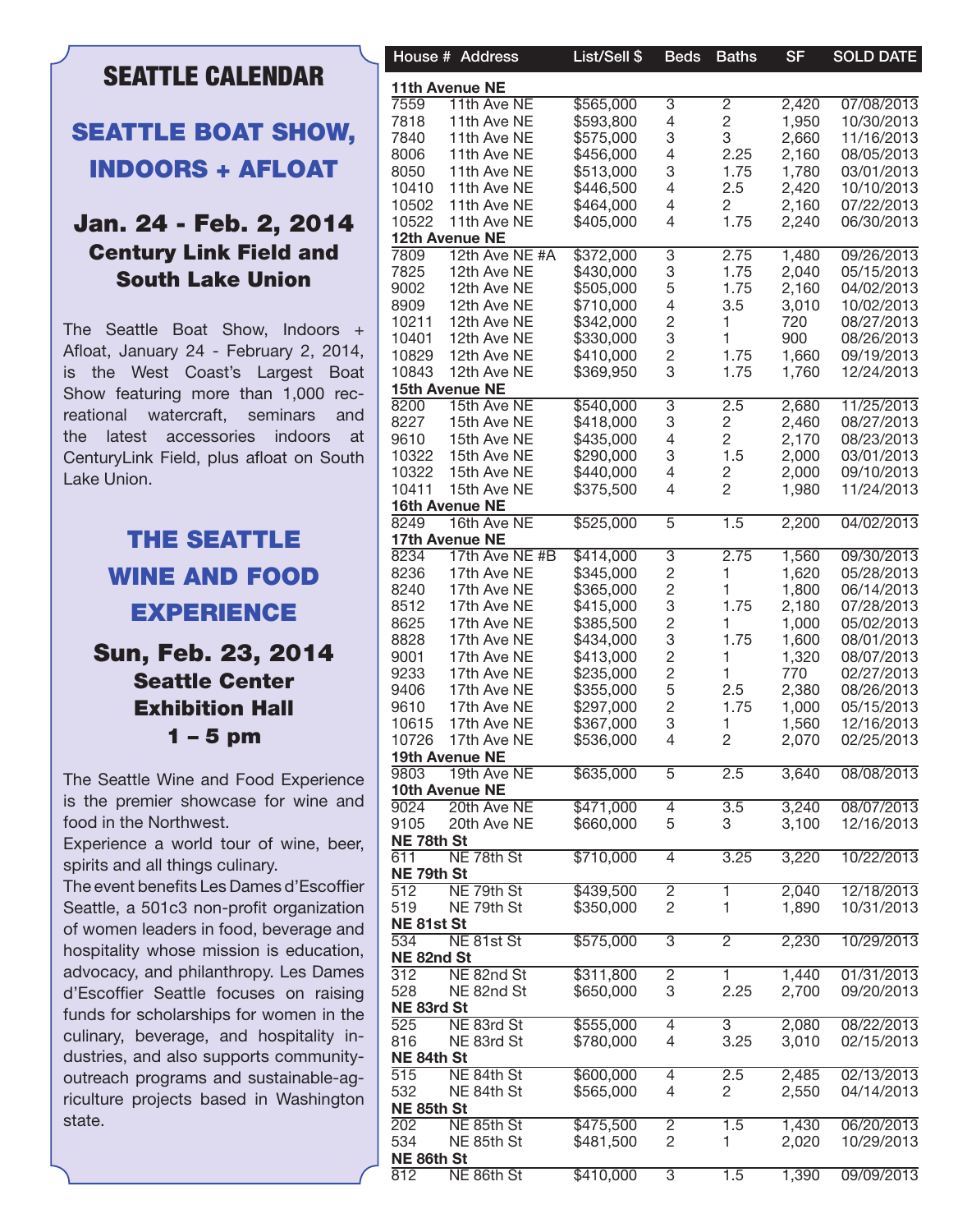| House # Address                                                                                                                                                                                                                                                                                                                                                                      | List/Sell \$                                                                                                                                                                                                                                                                                                                                                                                                                                                                                                                                                                                                                                                                                                                                                       |                                                                                                                                                                                                                                                                                                                                                                                                                                                                                                                                         |                                                                                                                                                                                                                                                                                                                                                                                                                                                                                                                                                                                                                                                                                                                                                            | <b>SF</b>                                                                                                                                                                                                                                                                                                                                                  | <b>SOLD DATE</b>                                                                                                                                                                                                                                                                                                                      |
|--------------------------------------------------------------------------------------------------------------------------------------------------------------------------------------------------------------------------------------------------------------------------------------------------------------------------------------------------------------------------------------|--------------------------------------------------------------------------------------------------------------------------------------------------------------------------------------------------------------------------------------------------------------------------------------------------------------------------------------------------------------------------------------------------------------------------------------------------------------------------------------------------------------------------------------------------------------------------------------------------------------------------------------------------------------------------------------------------------------------------------------------------------------------|-----------------------------------------------------------------------------------------------------------------------------------------------------------------------------------------------------------------------------------------------------------------------------------------------------------------------------------------------------------------------------------------------------------------------------------------------------------------------------------------------------------------------------------------|------------------------------------------------------------------------------------------------------------------------------------------------------------------------------------------------------------------------------------------------------------------------------------------------------------------------------------------------------------------------------------------------------------------------------------------------------------------------------------------------------------------------------------------------------------------------------------------------------------------------------------------------------------------------------------------------------------------------------------------------------------|------------------------------------------------------------------------------------------------------------------------------------------------------------------------------------------------------------------------------------------------------------------------------------------------------------------------------------------------------------|---------------------------------------------------------------------------------------------------------------------------------------------------------------------------------------------------------------------------------------------------------------------------------------------------------------------------------------|
|                                                                                                                                                                                                                                                                                                                                                                                      |                                                                                                                                                                                                                                                                                                                                                                                                                                                                                                                                                                                                                                                                                                                                                                    |                                                                                                                                                                                                                                                                                                                                                                                                                                                                                                                                         |                                                                                                                                                                                                                                                                                                                                                                                                                                                                                                                                                                                                                                                                                                                                                            |                                                                                                                                                                                                                                                                                                                                                            | 12/03/2013                                                                                                                                                                                                                                                                                                                            |
|                                                                                                                                                                                                                                                                                                                                                                                      |                                                                                                                                                                                                                                                                                                                                                                                                                                                                                                                                                                                                                                                                                                                                                                    |                                                                                                                                                                                                                                                                                                                                                                                                                                                                                                                                         |                                                                                                                                                                                                                                                                                                                                                                                                                                                                                                                                                                                                                                                                                                                                                            |                                                                                                                                                                                                                                                                                                                                                            | 12/31/2012                                                                                                                                                                                                                                                                                                                            |
| 1710                                                                                                                                                                                                                                                                                                                                                                                 | \$440,000                                                                                                                                                                                                                                                                                                                                                                                                                                                                                                                                                                                                                                                                                                                                                          | 3                                                                                                                                                                                                                                                                                                                                                                                                                                                                                                                                       | 1.5                                                                                                                                                                                                                                                                                                                                                                                                                                                                                                                                                                                                                                                                                                                                                        | 1,720                                                                                                                                                                                                                                                                                                                                                      | 06/12/2013                                                                                                                                                                                                                                                                                                                            |
| NE 88th St                                                                                                                                                                                                                                                                                                                                                                           |                                                                                                                                                                                                                                                                                                                                                                                                                                                                                                                                                                                                                                                                                                                                                                    |                                                                                                                                                                                                                                                                                                                                                                                                                                                                                                                                         |                                                                                                                                                                                                                                                                                                                                                                                                                                                                                                                                                                                                                                                                                                                                                            |                                                                                                                                                                                                                                                                                                                                                            |                                                                                                                                                                                                                                                                                                                                       |
|                                                                                                                                                                                                                                                                                                                                                                                      |                                                                                                                                                                                                                                                                                                                                                                                                                                                                                                                                                                                                                                                                                                                                                                    | 3                                                                                                                                                                                                                                                                                                                                                                                                                                                                                                                                       |                                                                                                                                                                                                                                                                                                                                                                                                                                                                                                                                                                                                                                                                                                                                                            | 1,980                                                                                                                                                                                                                                                                                                                                                      | 04/12/2013                                                                                                                                                                                                                                                                                                                            |
|                                                                                                                                                                                                                                                                                                                                                                                      |                                                                                                                                                                                                                                                                                                                                                                                                                                                                                                                                                                                                                                                                                                                                                                    |                                                                                                                                                                                                                                                                                                                                                                                                                                                                                                                                         |                                                                                                                                                                                                                                                                                                                                                                                                                                                                                                                                                                                                                                                                                                                                                            |                                                                                                                                                                                                                                                                                                                                                            | 03/19/2013                                                                                                                                                                                                                                                                                                                            |
|                                                                                                                                                                                                                                                                                                                                                                                      |                                                                                                                                                                                                                                                                                                                                                                                                                                                                                                                                                                                                                                                                                                                                                                    |                                                                                                                                                                                                                                                                                                                                                                                                                                                                                                                                         |                                                                                                                                                                                                                                                                                                                                                                                                                                                                                                                                                                                                                                                                                                                                                            |                                                                                                                                                                                                                                                                                                                                                            | 08/23/2013                                                                                                                                                                                                                                                                                                                            |
|                                                                                                                                                                                                                                                                                                                                                                                      |                                                                                                                                                                                                                                                                                                                                                                                                                                                                                                                                                                                                                                                                                                                                                                    |                                                                                                                                                                                                                                                                                                                                                                                                                                                                                                                                         |                                                                                                                                                                                                                                                                                                                                                                                                                                                                                                                                                                                                                                                                                                                                                            |                                                                                                                                                                                                                                                                                                                                                            | 12/23/2013                                                                                                                                                                                                                                                                                                                            |
|                                                                                                                                                                                                                                                                                                                                                                                      |                                                                                                                                                                                                                                                                                                                                                                                                                                                                                                                                                                                                                                                                                                                                                                    |                                                                                                                                                                                                                                                                                                                                                                                                                                                                                                                                         |                                                                                                                                                                                                                                                                                                                                                                                                                                                                                                                                                                                                                                                                                                                                                            |                                                                                                                                                                                                                                                                                                                                                            | 08/15/2013                                                                                                                                                                                                                                                                                                                            |
|                                                                                                                                                                                                                                                                                                                                                                                      |                                                                                                                                                                                                                                                                                                                                                                                                                                                                                                                                                                                                                                                                                                                                                                    |                                                                                                                                                                                                                                                                                                                                                                                                                                                                                                                                         |                                                                                                                                                                                                                                                                                                                                                                                                                                                                                                                                                                                                                                                                                                                                                            |                                                                                                                                                                                                                                                                                                                                                            | 03/18/2013                                                                                                                                                                                                                                                                                                                            |
|                                                                                                                                                                                                                                                                                                                                                                                      |                                                                                                                                                                                                                                                                                                                                                                                                                                                                                                                                                                                                                                                                                                                                                                    |                                                                                                                                                                                                                                                                                                                                                                                                                                                                                                                                         |                                                                                                                                                                                                                                                                                                                                                                                                                                                                                                                                                                                                                                                                                                                                                            |                                                                                                                                                                                                                                                                                                                                                            | 09/04/2013                                                                                                                                                                                                                                                                                                                            |
|                                                                                                                                                                                                                                                                                                                                                                                      |                                                                                                                                                                                                                                                                                                                                                                                                                                                                                                                                                                                                                                                                                                                                                                    |                                                                                                                                                                                                                                                                                                                                                                                                                                                                                                                                         |                                                                                                                                                                                                                                                                                                                                                                                                                                                                                                                                                                                                                                                                                                                                                            |                                                                                                                                                                                                                                                                                                                                                            | 03/08/2013                                                                                                                                                                                                                                                                                                                            |
|                                                                                                                                                                                                                                                                                                                                                                                      |                                                                                                                                                                                                                                                                                                                                                                                                                                                                                                                                                                                                                                                                                                                                                                    |                                                                                                                                                                                                                                                                                                                                                                                                                                                                                                                                         |                                                                                                                                                                                                                                                                                                                                                                                                                                                                                                                                                                                                                                                                                                                                                            |                                                                                                                                                                                                                                                                                                                                                            | 10/03/2013                                                                                                                                                                                                                                                                                                                            |
|                                                                                                                                                                                                                                                                                                                                                                                      |                                                                                                                                                                                                                                                                                                                                                                                                                                                                                                                                                                                                                                                                                                                                                                    |                                                                                                                                                                                                                                                                                                                                                                                                                                                                                                                                         |                                                                                                                                                                                                                                                                                                                                                                                                                                                                                                                                                                                                                                                                                                                                                            |                                                                                                                                                                                                                                                                                                                                                            | 09/09/2013                                                                                                                                                                                                                                                                                                                            |
|                                                                                                                                                                                                                                                                                                                                                                                      |                                                                                                                                                                                                                                                                                                                                                                                                                                                                                                                                                                                                                                                                                                                                                                    |                                                                                                                                                                                                                                                                                                                                                                                                                                                                                                                                         |                                                                                                                                                                                                                                                                                                                                                                                                                                                                                                                                                                                                                                                                                                                                                            |                                                                                                                                                                                                                                                                                                                                                            | 07/08/2013                                                                                                                                                                                                                                                                                                                            |
|                                                                                                                                                                                                                                                                                                                                                                                      |                                                                                                                                                                                                                                                                                                                                                                                                                                                                                                                                                                                                                                                                                                                                                                    |                                                                                                                                                                                                                                                                                                                                                                                                                                                                                                                                         |                                                                                                                                                                                                                                                                                                                                                                                                                                                                                                                                                                                                                                                                                                                                                            |                                                                                                                                                                                                                                                                                                                                                            |                                                                                                                                                                                                                                                                                                                                       |
|                                                                                                                                                                                                                                                                                                                                                                                      |                                                                                                                                                                                                                                                                                                                                                                                                                                                                                                                                                                                                                                                                                                                                                                    |                                                                                                                                                                                                                                                                                                                                                                                                                                                                                                                                         |                                                                                                                                                                                                                                                                                                                                                                                                                                                                                                                                                                                                                                                                                                                                                            |                                                                                                                                                                                                                                                                                                                                                            | 10/25/2013                                                                                                                                                                                                                                                                                                                            |
|                                                                                                                                                                                                                                                                                                                                                                                      |                                                                                                                                                                                                                                                                                                                                                                                                                                                                                                                                                                                                                                                                                                                                                                    |                                                                                                                                                                                                                                                                                                                                                                                                                                                                                                                                         | 1                                                                                                                                                                                                                                                                                                                                                                                                                                                                                                                                                                                                                                                                                                                                                          |                                                                                                                                                                                                                                                                                                                                                            | 08/28/2013                                                                                                                                                                                                                                                                                                                            |
|                                                                                                                                                                                                                                                                                                                                                                                      |                                                                                                                                                                                                                                                                                                                                                                                                                                                                                                                                                                                                                                                                                                                                                                    |                                                                                                                                                                                                                                                                                                                                                                                                                                                                                                                                         |                                                                                                                                                                                                                                                                                                                                                                                                                                                                                                                                                                                                                                                                                                                                                            |                                                                                                                                                                                                                                                                                                                                                            | 02/12/2013                                                                                                                                                                                                                                                                                                                            |
| 1529                                                                                                                                                                                                                                                                                                                                                                                 |                                                                                                                                                                                                                                                                                                                                                                                                                                                                                                                                                                                                                                                                                                                                                                    |                                                                                                                                                                                                                                                                                                                                                                                                                                                                                                                                         | 1.75                                                                                                                                                                                                                                                                                                                                                                                                                                                                                                                                                                                                                                                                                                                                                       |                                                                                                                                                                                                                                                                                                                                                            | 08/27/2013                                                                                                                                                                                                                                                                                                                            |
| 1547                                                                                                                                                                                                                                                                                                                                                                                 | \$529,000                                                                                                                                                                                                                                                                                                                                                                                                                                                                                                                                                                                                                                                                                                                                                          | $\ensuremath{\mathsf{3}}$                                                                                                                                                                                                                                                                                                                                                                                                                                                                                                               | 2.25                                                                                                                                                                                                                                                                                                                                                                                                                                                                                                                                                                                                                                                                                                                                                       | 2,760                                                                                                                                                                                                                                                                                                                                                      | 11/05/2013                                                                                                                                                                                                                                                                                                                            |
| 1728                                                                                                                                                                                                                                                                                                                                                                                 |                                                                                                                                                                                                                                                                                                                                                                                                                                                                                                                                                                                                                                                                                                                                                                    |                                                                                                                                                                                                                                                                                                                                                                                                                                                                                                                                         | 1.75                                                                                                                                                                                                                                                                                                                                                                                                                                                                                                                                                                                                                                                                                                                                                       |                                                                                                                                                                                                                                                                                                                                                            | 07/01/2013                                                                                                                                                                                                                                                                                                                            |
| 1754                                                                                                                                                                                                                                                                                                                                                                                 | \$495,000                                                                                                                                                                                                                                                                                                                                                                                                                                                                                                                                                                                                                                                                                                                                                          | 3                                                                                                                                                                                                                                                                                                                                                                                                                                                                                                                                       | 1.75                                                                                                                                                                                                                                                                                                                                                                                                                                                                                                                                                                                                                                                                                                                                                       | 2,790                                                                                                                                                                                                                                                                                                                                                      | 09/28/2013                                                                                                                                                                                                                                                                                                                            |
| NE 91st St                                                                                                                                                                                                                                                                                                                                                                           |                                                                                                                                                                                                                                                                                                                                                                                                                                                                                                                                                                                                                                                                                                                                                                    |                                                                                                                                                                                                                                                                                                                                                                                                                                                                                                                                         |                                                                                                                                                                                                                                                                                                                                                                                                                                                                                                                                                                                                                                                                                                                                                            |                                                                                                                                                                                                                                                                                                                                                            |                                                                                                                                                                                                                                                                                                                                       |
| 211                                                                                                                                                                                                                                                                                                                                                                                  | \$549,000                                                                                                                                                                                                                                                                                                                                                                                                                                                                                                                                                                                                                                                                                                                                                          |                                                                                                                                                                                                                                                                                                                                                                                                                                                                                                                                         | 2.75                                                                                                                                                                                                                                                                                                                                                                                                                                                                                                                                                                                                                                                                                                                                                       | 2,580                                                                                                                                                                                                                                                                                                                                                      | 05/16/2013                                                                                                                                                                                                                                                                                                                            |
| 340                                                                                                                                                                                                                                                                                                                                                                                  | \$760,000                                                                                                                                                                                                                                                                                                                                                                                                                                                                                                                                                                                                                                                                                                                                                          |                                                                                                                                                                                                                                                                                                                                                                                                                                                                                                                                         | 3.5                                                                                                                                                                                                                                                                                                                                                                                                                                                                                                                                                                                                                                                                                                                                                        | 3,500                                                                                                                                                                                                                                                                                                                                                      | 10/04/2013                                                                                                                                                                                                                                                                                                                            |
|                                                                                                                                                                                                                                                                                                                                                                                      |                                                                                                                                                                                                                                                                                                                                                                                                                                                                                                                                                                                                                                                                                                                                                                    |                                                                                                                                                                                                                                                                                                                                                                                                                                                                                                                                         |                                                                                                                                                                                                                                                                                                                                                                                                                                                                                                                                                                                                                                                                                                                                                            |                                                                                                                                                                                                                                                                                                                                                            | 09/03/2013                                                                                                                                                                                                                                                                                                                            |
|                                                                                                                                                                                                                                                                                                                                                                                      |                                                                                                                                                                                                                                                                                                                                                                                                                                                                                                                                                                                                                                                                                                                                                                    |                                                                                                                                                                                                                                                                                                                                                                                                                                                                                                                                         | $\mathbf{1}$                                                                                                                                                                                                                                                                                                                                                                                                                                                                                                                                                                                                                                                                                                                                               |                                                                                                                                                                                                                                                                                                                                                            | 06/11/2013                                                                                                                                                                                                                                                                                                                            |
| 548                                                                                                                                                                                                                                                                                                                                                                                  | \$655,000                                                                                                                                                                                                                                                                                                                                                                                                                                                                                                                                                                                                                                                                                                                                                          |                                                                                                                                                                                                                                                                                                                                                                                                                                                                                                                                         | $\overline{c}$                                                                                                                                                                                                                                                                                                                                                                                                                                                                                                                                                                                                                                                                                                                                             | 2,260                                                                                                                                                                                                                                                                                                                                                      | 04/19/2013                                                                                                                                                                                                                                                                                                                            |
|                                                                                                                                                                                                                                                                                                                                                                                      |                                                                                                                                                                                                                                                                                                                                                                                                                                                                                                                                                                                                                                                                                                                                                                    |                                                                                                                                                                                                                                                                                                                                                                                                                                                                                                                                         |                                                                                                                                                                                                                                                                                                                                                                                                                                                                                                                                                                                                                                                                                                                                                            |                                                                                                                                                                                                                                                                                                                                                            | 09/09/2013                                                                                                                                                                                                                                                                                                                            |
|                                                                                                                                                                                                                                                                                                                                                                                      |                                                                                                                                                                                                                                                                                                                                                                                                                                                                                                                                                                                                                                                                                                                                                                    |                                                                                                                                                                                                                                                                                                                                                                                                                                                                                                                                         |                                                                                                                                                                                                                                                                                                                                                                                                                                                                                                                                                                                                                                                                                                                                                            |                                                                                                                                                                                                                                                                                                                                                            | 09/20/2013                                                                                                                                                                                                                                                                                                                            |
|                                                                                                                                                                                                                                                                                                                                                                                      |                                                                                                                                                                                                                                                                                                                                                                                                                                                                                                                                                                                                                                                                                                                                                                    |                                                                                                                                                                                                                                                                                                                                                                                                                                                                                                                                         |                                                                                                                                                                                                                                                                                                                                                                                                                                                                                                                                                                                                                                                                                                                                                            |                                                                                                                                                                                                                                                                                                                                                            | 07/30/2013                                                                                                                                                                                                                                                                                                                            |
|                                                                                                                                                                                                                                                                                                                                                                                      |                                                                                                                                                                                                                                                                                                                                                                                                                                                                                                                                                                                                                                                                                                                                                                    |                                                                                                                                                                                                                                                                                                                                                                                                                                                                                                                                         |                                                                                                                                                                                                                                                                                                                                                                                                                                                                                                                                                                                                                                                                                                                                                            |                                                                                                                                                                                                                                                                                                                                                            | 12/09/2013                                                                                                                                                                                                                                                                                                                            |
|                                                                                                                                                                                                                                                                                                                                                                                      |                                                                                                                                                                                                                                                                                                                                                                                                                                                                                                                                                                                                                                                                                                                                                                    |                                                                                                                                                                                                                                                                                                                                                                                                                                                                                                                                         |                                                                                                                                                                                                                                                                                                                                                                                                                                                                                                                                                                                                                                                                                                                                                            |                                                                                                                                                                                                                                                                                                                                                            | 05/13/2013                                                                                                                                                                                                                                                                                                                            |
| 1212                                                                                                                                                                                                                                                                                                                                                                                 |                                                                                                                                                                                                                                                                                                                                                                                                                                                                                                                                                                                                                                                                                                                                                                    | 3                                                                                                                                                                                                                                                                                                                                                                                                                                                                                                                                       | 1.75                                                                                                                                                                                                                                                                                                                                                                                                                                                                                                                                                                                                                                                                                                                                                       |                                                                                                                                                                                                                                                                                                                                                            | 08/02/2013                                                                                                                                                                                                                                                                                                                            |
| NE 92nd St                                                                                                                                                                                                                                                                                                                                                                           |                                                                                                                                                                                                                                                                                                                                                                                                                                                                                                                                                                                                                                                                                                                                                                    |                                                                                                                                                                                                                                                                                                                                                                                                                                                                                                                                         |                                                                                                                                                                                                                                                                                                                                                                                                                                                                                                                                                                                                                                                                                                                                                            |                                                                                                                                                                                                                                                                                                                                                            |                                                                                                                                                                                                                                                                                                                                       |
| 108                                                                                                                                                                                                                                                                                                                                                                                  | \$620,000                                                                                                                                                                                                                                                                                                                                                                                                                                                                                                                                                                                                                                                                                                                                                          | $\mathbf 5$                                                                                                                                                                                                                                                                                                                                                                                                                                                                                                                             | $\overline{3.5}$                                                                                                                                                                                                                                                                                                                                                                                                                                                                                                                                                                                                                                                                                                                                           | 4,700                                                                                                                                                                                                                                                                                                                                                      | 05/10/2013                                                                                                                                                                                                                                                                                                                            |
| 111                                                                                                                                                                                                                                                                                                                                                                                  | \$338,000                                                                                                                                                                                                                                                                                                                                                                                                                                                                                                                                                                                                                                                                                                                                                          | 3                                                                                                                                                                                                                                                                                                                                                                                                                                                                                                                                       | 1.75                                                                                                                                                                                                                                                                                                                                                                                                                                                                                                                                                                                                                                                                                                                                                       | 1,120                                                                                                                                                                                                                                                                                                                                                      | 08/16/2013                                                                                                                                                                                                                                                                                                                            |
| 426                                                                                                                                                                                                                                                                                                                                                                                  | \$250,000                                                                                                                                                                                                                                                                                                                                                                                                                                                                                                                                                                                                                                                                                                                                                          | $\mathbf{1}$                                                                                                                                                                                                                                                                                                                                                                                                                                                                                                                            | $\mathbf{1}$                                                                                                                                                                                                                                                                                                                                                                                                                                                                                                                                                                                                                                                                                                                                               | 840                                                                                                                                                                                                                                                                                                                                                        | 08/21/2013                                                                                                                                                                                                                                                                                                                            |
| 530                                                                                                                                                                                                                                                                                                                                                                                  | \$670,000                                                                                                                                                                                                                                                                                                                                                                                                                                                                                                                                                                                                                                                                                                                                                          | 3                                                                                                                                                                                                                                                                                                                                                                                                                                                                                                                                       |                                                                                                                                                                                                                                                                                                                                                                                                                                                                                                                                                                                                                                                                                                                                                            | 2,317                                                                                                                                                                                                                                                                                                                                                      | 10/29/2013                                                                                                                                                                                                                                                                                                                            |
| 532                                                                                                                                                                                                                                                                                                                                                                                  |                                                                                                                                                                                                                                                                                                                                                                                                                                                                                                                                                                                                                                                                                                                                                                    |                                                                                                                                                                                                                                                                                                                                                                                                                                                                                                                                         | $\overline{2}$                                                                                                                                                                                                                                                                                                                                                                                                                                                                                                                                                                                                                                                                                                                                             | 2,300                                                                                                                                                                                                                                                                                                                                                      | 05/22/2013                                                                                                                                                                                                                                                                                                                            |
| 549                                                                                                                                                                                                                                                                                                                                                                                  | \$475,000                                                                                                                                                                                                                                                                                                                                                                                                                                                                                                                                                                                                                                                                                                                                                          |                                                                                                                                                                                                                                                                                                                                                                                                                                                                                                                                         |                                                                                                                                                                                                                                                                                                                                                                                                                                                                                                                                                                                                                                                                                                                                                            | 1,800                                                                                                                                                                                                                                                                                                                                                      | 11/06/2013                                                                                                                                                                                                                                                                                                                            |
|                                                                                                                                                                                                                                                                                                                                                                                      | \$642,000                                                                                                                                                                                                                                                                                                                                                                                                                                                                                                                                                                                                                                                                                                                                                          |                                                                                                                                                                                                                                                                                                                                                                                                                                                                                                                                         |                                                                                                                                                                                                                                                                                                                                                                                                                                                                                                                                                                                                                                                                                                                                                            | 2,480                                                                                                                                                                                                                                                                                                                                                      | 06/26/2013                                                                                                                                                                                                                                                                                                                            |
| 1019                                                                                                                                                                                                                                                                                                                                                                                 | \$406,500                                                                                                                                                                                                                                                                                                                                                                                                                                                                                                                                                                                                                                                                                                                                                          |                                                                                                                                                                                                                                                                                                                                                                                                                                                                                                                                         |                                                                                                                                                                                                                                                                                                                                                                                                                                                                                                                                                                                                                                                                                                                                                            | 1,660                                                                                                                                                                                                                                                                                                                                                      | 06/01/2013                                                                                                                                                                                                                                                                                                                            |
| 1203                                                                                                                                                                                                                                                                                                                                                                                 | \$375,000                                                                                                                                                                                                                                                                                                                                                                                                                                                                                                                                                                                                                                                                                                                                                          |                                                                                                                                                                                                                                                                                                                                                                                                                                                                                                                                         |                                                                                                                                                                                                                                                                                                                                                                                                                                                                                                                                                                                                                                                                                                                                                            | 1,760                                                                                                                                                                                                                                                                                                                                                      | 01/24/2013                                                                                                                                                                                                                                                                                                                            |
|                                                                                                                                                                                                                                                                                                                                                                                      | \$450,000                                                                                                                                                                                                                                                                                                                                                                                                                                                                                                                                                                                                                                                                                                                                                          |                                                                                                                                                                                                                                                                                                                                                                                                                                                                                                                                         |                                                                                                                                                                                                                                                                                                                                                                                                                                                                                                                                                                                                                                                                                                                                                            | 1,780                                                                                                                                                                                                                                                                                                                                                      | 12/08/2013                                                                                                                                                                                                                                                                                                                            |
|                                                                                                                                                                                                                                                                                                                                                                                      |                                                                                                                                                                                                                                                                                                                                                                                                                                                                                                                                                                                                                                                                                                                                                                    |                                                                                                                                                                                                                                                                                                                                                                                                                                                                                                                                         |                                                                                                                                                                                                                                                                                                                                                                                                                                                                                                                                                                                                                                                                                                                                                            |                                                                                                                                                                                                                                                                                                                                                            | 03/31/2013                                                                                                                                                                                                                                                                                                                            |
|                                                                                                                                                                                                                                                                                                                                                                                      |                                                                                                                                                                                                                                                                                                                                                                                                                                                                                                                                                                                                                                                                                                                                                                    |                                                                                                                                                                                                                                                                                                                                                                                                                                                                                                                                         |                                                                                                                                                                                                                                                                                                                                                                                                                                                                                                                                                                                                                                                                                                                                                            |                                                                                                                                                                                                                                                                                                                                                            |                                                                                                                                                                                                                                                                                                                                       |
|                                                                                                                                                                                                                                                                                                                                                                                      |                                                                                                                                                                                                                                                                                                                                                                                                                                                                                                                                                                                                                                                                                                                                                                    |                                                                                                                                                                                                                                                                                                                                                                                                                                                                                                                                         |                                                                                                                                                                                                                                                                                                                                                                                                                                                                                                                                                                                                                                                                                                                                                            |                                                                                                                                                                                                                                                                                                                                                            | 09/21/2013                                                                                                                                                                                                                                                                                                                            |
|                                                                                                                                                                                                                                                                                                                                                                                      |                                                                                                                                                                                                                                                                                                                                                                                                                                                                                                                                                                                                                                                                                                                                                                    |                                                                                                                                                                                                                                                                                                                                                                                                                                                                                                                                         |                                                                                                                                                                                                                                                                                                                                                                                                                                                                                                                                                                                                                                                                                                                                                            |                                                                                                                                                                                                                                                                                                                                                            | 07/17/2013                                                                                                                                                                                                                                                                                                                            |
|                                                                                                                                                                                                                                                                                                                                                                                      |                                                                                                                                                                                                                                                                                                                                                                                                                                                                                                                                                                                                                                                                                                                                                                    |                                                                                                                                                                                                                                                                                                                                                                                                                                                                                                                                         |                                                                                                                                                                                                                                                                                                                                                                                                                                                                                                                                                                                                                                                                                                                                                            |                                                                                                                                                                                                                                                                                                                                                            | 11/24/2013                                                                                                                                                                                                                                                                                                                            |
|                                                                                                                                                                                                                                                                                                                                                                                      |                                                                                                                                                                                                                                                                                                                                                                                                                                                                                                                                                                                                                                                                                                                                                                    |                                                                                                                                                                                                                                                                                                                                                                                                                                                                                                                                         |                                                                                                                                                                                                                                                                                                                                                                                                                                                                                                                                                                                                                                                                                                                                                            |                                                                                                                                                                                                                                                                                                                                                            |                                                                                                                                                                                                                                                                                                                                       |
|                                                                                                                                                                                                                                                                                                                                                                                      |                                                                                                                                                                                                                                                                                                                                                                                                                                                                                                                                                                                                                                                                                                                                                                    |                                                                                                                                                                                                                                                                                                                                                                                                                                                                                                                                         |                                                                                                                                                                                                                                                                                                                                                                                                                                                                                                                                                                                                                                                                                                                                                            |                                                                                                                                                                                                                                                                                                                                                            | 01/11/2013                                                                                                                                                                                                                                                                                                                            |
|                                                                                                                                                                                                                                                                                                                                                                                      |                                                                                                                                                                                                                                                                                                                                                                                                                                                                                                                                                                                                                                                                                                                                                                    |                                                                                                                                                                                                                                                                                                                                                                                                                                                                                                                                         |                                                                                                                                                                                                                                                                                                                                                                                                                                                                                                                                                                                                                                                                                                                                                            |                                                                                                                                                                                                                                                                                                                                                            |                                                                                                                                                                                                                                                                                                                                       |
|                                                                                                                                                                                                                                                                                                                                                                                      |                                                                                                                                                                                                                                                                                                                                                                                                                                                                                                                                                                                                                                                                                                                                                                    |                                                                                                                                                                                                                                                                                                                                                                                                                                                                                                                                         |                                                                                                                                                                                                                                                                                                                                                                                                                                                                                                                                                                                                                                                                                                                                                            |                                                                                                                                                                                                                                                                                                                                                            | 04/05/2013                                                                                                                                                                                                                                                                                                                            |
|                                                                                                                                                                                                                                                                                                                                                                                      |                                                                                                                                                                                                                                                                                                                                                                                                                                                                                                                                                                                                                                                                                                                                                                    |                                                                                                                                                                                                                                                                                                                                                                                                                                                                                                                                         |                                                                                                                                                                                                                                                                                                                                                                                                                                                                                                                                                                                                                                                                                                                                                            |                                                                                                                                                                                                                                                                                                                                                            | 02/15/2013                                                                                                                                                                                                                                                                                                                            |
|                                                                                                                                                                                                                                                                                                                                                                                      |                                                                                                                                                                                                                                                                                                                                                                                                                                                                                                                                                                                                                                                                                                                                                                    |                                                                                                                                                                                                                                                                                                                                                                                                                                                                                                                                         |                                                                                                                                                                                                                                                                                                                                                                                                                                                                                                                                                                                                                                                                                                                                                            |                                                                                                                                                                                                                                                                                                                                                            | 06/25/2013                                                                                                                                                                                                                                                                                                                            |
|                                                                                                                                                                                                                                                                                                                                                                                      |                                                                                                                                                                                                                                                                                                                                                                                                                                                                                                                                                                                                                                                                                                                                                                    |                                                                                                                                                                                                                                                                                                                                                                                                                                                                                                                                         |                                                                                                                                                                                                                                                                                                                                                                                                                                                                                                                                                                                                                                                                                                                                                            |                                                                                                                                                                                                                                                                                                                                                            |                                                                                                                                                                                                                                                                                                                                       |
|                                                                                                                                                                                                                                                                                                                                                                                      |                                                                                                                                                                                                                                                                                                                                                                                                                                                                                                                                                                                                                                                                                                                                                                    |                                                                                                                                                                                                                                                                                                                                                                                                                                                                                                                                         |                                                                                                                                                                                                                                                                                                                                                                                                                                                                                                                                                                                                                                                                                                                                                            |                                                                                                                                                                                                                                                                                                                                                            | 03/07/2013                                                                                                                                                                                                                                                                                                                            |
|                                                                                                                                                                                                                                                                                                                                                                                      |                                                                                                                                                                                                                                                                                                                                                                                                                                                                                                                                                                                                                                                                                                                                                                    |                                                                                                                                                                                                                                                                                                                                                                                                                                                                                                                                         |                                                                                                                                                                                                                                                                                                                                                                                                                                                                                                                                                                                                                                                                                                                                                            |                                                                                                                                                                                                                                                                                                                                                            | 08/02/2013                                                                                                                                                                                                                                                                                                                            |
|                                                                                                                                                                                                                                                                                                                                                                                      |                                                                                                                                                                                                                                                                                                                                                                                                                                                                                                                                                                                                                                                                                                                                                                    |                                                                                                                                                                                                                                                                                                                                                                                                                                                                                                                                         |                                                                                                                                                                                                                                                                                                                                                                                                                                                                                                                                                                                                                                                                                                                                                            |                                                                                                                                                                                                                                                                                                                                                            | 04/01/2013                                                                                                                                                                                                                                                                                                                            |
|                                                                                                                                                                                                                                                                                                                                                                                      |                                                                                                                                                                                                                                                                                                                                                                                                                                                                                                                                                                                                                                                                                                                                                                    |                                                                                                                                                                                                                                                                                                                                                                                                                                                                                                                                         |                                                                                                                                                                                                                                                                                                                                                                                                                                                                                                                                                                                                                                                                                                                                                            |                                                                                                                                                                                                                                                                                                                                                            | 02/28/2013                                                                                                                                                                                                                                                                                                                            |
| 830<br>1651<br>534<br>539<br>1548<br>1731<br>NE 89th St<br>212<br>318<br>846<br>1026<br>1252<br>1500<br>1725<br>NE 90th St<br>215<br>327<br>1523<br>350<br>515<br>850<br>856<br>1019<br>1021<br>1024<br>821<br>1536<br>1740<br>NE 94th St<br>411<br>548<br>1034<br>NE 95th St<br>1023<br>NE 96th St<br>$\overline{518}$<br>1019<br>2019<br>NE 97th St<br>815<br>1216<br>1233<br>1720 | NE 86th St<br>NE 86th St<br>NE 86th St<br>NE 88th St<br>NE 88th St<br>NE 88th St<br>NE 88th St<br>NE 89th St<br>NE 89th St<br>NE 89th St<br>NE 89th St<br>NE 89th St<br>NE 89th St<br>NE 89th St<br>NE 90th St<br>NE 90th St<br>NE 90th St<br>NE 90th St<br>NE 90th St<br>NE 90th St<br>NE 90th St<br>NE 91st St<br>NE 91st St<br>NE 91st St<br>NE 91st St<br>NE 91st St<br>NE 91st St<br>NE 91st St<br>NE 91st St<br>NE 91st St<br>NE 91st St<br>NE 92nd St<br>NE 92nd St<br>NE 92nd St<br>NE 92nd St<br>NE 92nd St<br>NE 92nd St<br>NE 92nd St<br>NE 92nd St<br>NE 92nd St<br>NE 92nd St<br>NE 92nd St<br>NE 94th St<br>NE 94th St<br>NE 94th St<br>NE 95th St<br>NE 96th PI<br>NE 96th St<br>NE 96th St<br>NE 97th St<br>NE 97th St<br>NE 97th St<br>NE 97th St | \$1,050,000<br>\$375,000<br>\$420,000<br>\$337,000<br>\$595,000<br>\$264,950<br>\$480,000<br>\$406,000<br>\$499,000<br>\$517,450<br>\$453,000<br>\$550,000<br>\$415,000<br>\$556,000<br>\$265,000<br>\$579,150<br>\$717,000<br>\$470,000<br>\$536,000<br>\$449,950<br>\$545,000<br>NE 91st St #B \$425,000<br>\$417,500<br>\$355,000<br>\$450,000<br>\$475,000<br>\$445,000<br>\$389,163<br>\$711,000<br>\$412,500<br>\$449,950<br>\$342,500<br>\$506,000<br>\$260,000<br>\$520,000<br>\$440,500<br>\$370,000<br>\$683,000<br>\$410,000 | 4<br>$\sqrt{2}$<br>$\overline{c}$<br>$\overline{4}$<br>$\,3$<br>4<br>$\sqrt{2}$<br>$\ensuremath{\mathsf{3}}$<br>$\overline{4}$<br>$\ensuremath{\mathsf{3}}$<br>3<br>$\,3$<br>5<br>$\mathbf{1}$<br>$\ensuremath{\mathsf{3}}$<br>$\ensuremath{\mathsf{3}}$<br>$\overline{4}$<br>$\overline{4}$<br>$\mathbf 5$<br>$\overline{\mathcal{L}}$<br>$\frac{2}{3}$<br>$\ensuremath{\mathsf{3}}$<br>$\ensuremath{\mathsf{3}}$<br>$\ensuremath{\mathsf{3}}$<br>$\sqrt{2}$<br>$\overline{\mathcal{L}}$<br>$\overline{4}$<br>3<br>$\overline{4}$<br>$\overline{c}$<br>$\overline{4}$<br>$\sqrt{2}$<br>3<br>5<br>$\ensuremath{\mathsf{3}}$<br>3<br>$\overline{3}$<br>3<br>$\overline{\mathbf{c}}$<br>$\overline{4}$<br>3<br>$\ensuremath{\mathsf{3}}$<br>$\mathbf 5$<br>3 | <b>Beds Baths</b><br>3.5<br>1.75<br>$\mathbf{1}$<br>2.5<br>1.75<br>1.<br>1.75<br>1.75<br>1.75<br>2.5<br>$\overline{2}$<br>3<br>$\overline{c}$<br>$\overline{c}$<br>1.75<br>2.5<br>1.<br>$\mathbf{1}$<br>2<br>2.5<br>1.75<br>2.5<br>1.75<br>1.75<br>1.75<br>2.5<br>3.5<br>2<br>$\overline{c}$<br>1.<br>1.75<br>$\mathbf{1}$<br>2.5<br>3.5<br>$\overline{c}$ | 4,068<br>1,590<br>1,010<br>2,760<br>1,520<br>1,640<br>1,610<br>1,990<br>1,900<br>1,390<br>2,290<br>1,550<br>2,180<br>720<br>2,500<br>2,260<br>2,000<br>1,970<br>1,390<br>1,990<br>1,590<br>1,430<br>1,290<br>2,110<br>1,970<br>2,120<br>3,462<br>2,110<br>2,050<br>1,220<br>1,940<br>830<br>2,270<br>1,920<br>1,220<br>3,390<br>1,620 |

## NORTHWEST FLOWER & GARDEN **SHOW**

# February 5 - 9, 2014 Washington State Convention Center

The Northwest Flower & Garden Show has been heralding the start of spring since 1989, as gardening enthusiasts from around the Northwest flock to this annual celebration, held in the beautiful Washington State Convention Center for five magical days.

Your gardening desires will blossom when you gaze at the spectacular Show Gardens, created by the most respected garden designers and landscapers of the region. Our full acre of show gardens are brimming with ideas that will get your garden projects blossoming. No matter your style or needs, you'll find inspiration for outdoor living, edible gardening, sustainability, and more.

If you're looking for something to jazz up a small urban space, our colorful Small Space Showcase, Floral Competition, and Funky Junk features will show you how to blend art with functionality.

### THE SEATTLE **HOMESHOW** February 15 - 23, 2014 Century Link Field

The Seattle Home Show is the Northwest's largest consumer home show with everything for the home – indoors and out – at two annual shows in downtown Seattle at CenturyLink Field Event Center. The Spring and Fall shows present hundreds of exhibits including builders, remodelers, the latest appliances and fixtures, decorating, landscaping…everything from floor to ceiling and beyond. Attendees also enjoy special features including seminars and wine tasting.